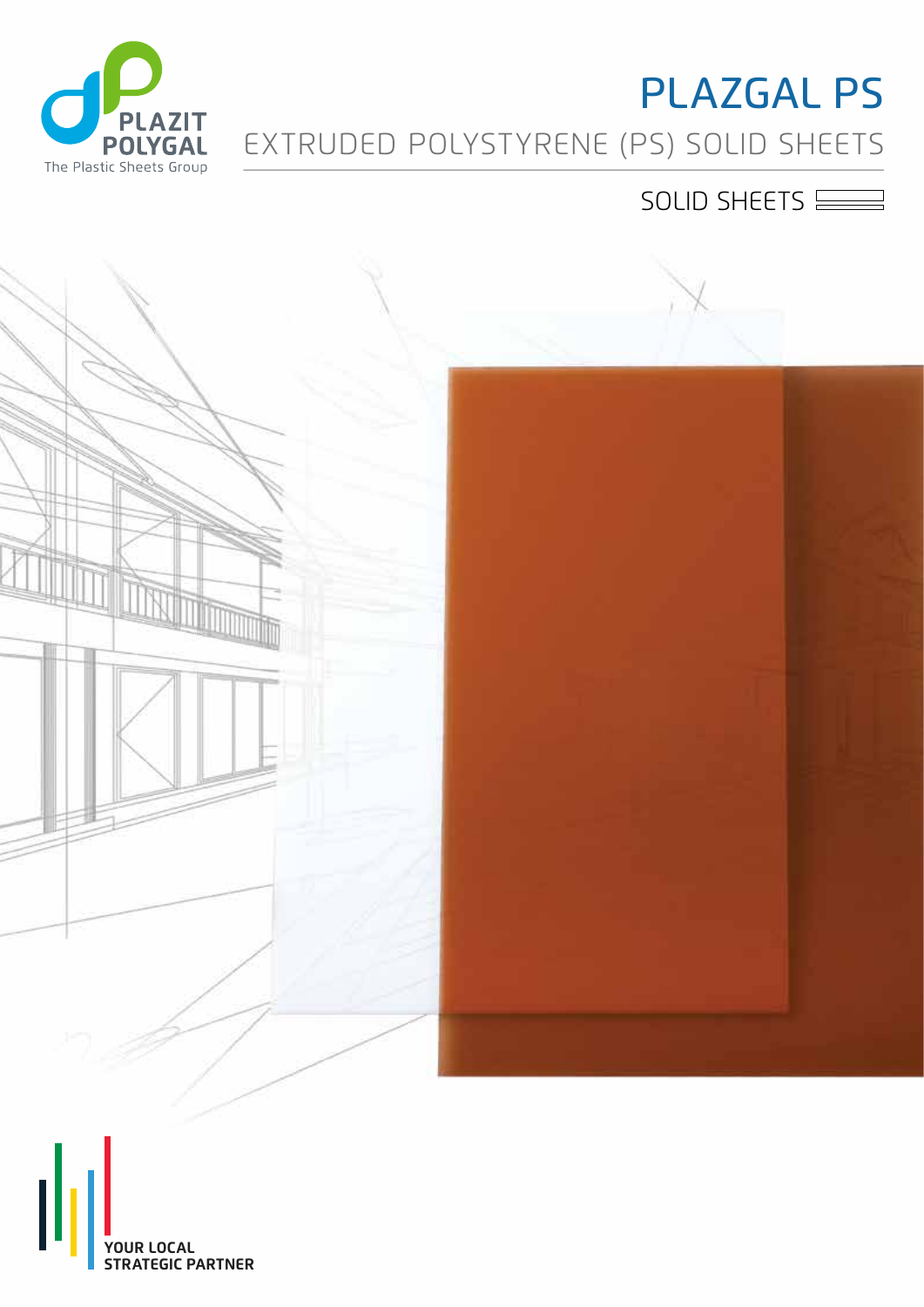## PLAZGAL PS EXTRUDED POLYSTYRENE (PS) SOLID SHEETS

Economical and easy to process. Mostly for indoor applications.

Grades: Transparent General Purpose Polystyrene Sheets (GPPS) and non-transparent High Impact Polystyrene sheets (HIPS).

#### APPLICATIONS







Commercial greenhouse





Glazing **Contract Contract Contract Contract Contract Contract Contract Contract Contract Contract Contract Contract Contract Contract Contract Contract Contract Contract Contract Contract Contract Contract Contract Contra** 



Display **Shower rooms**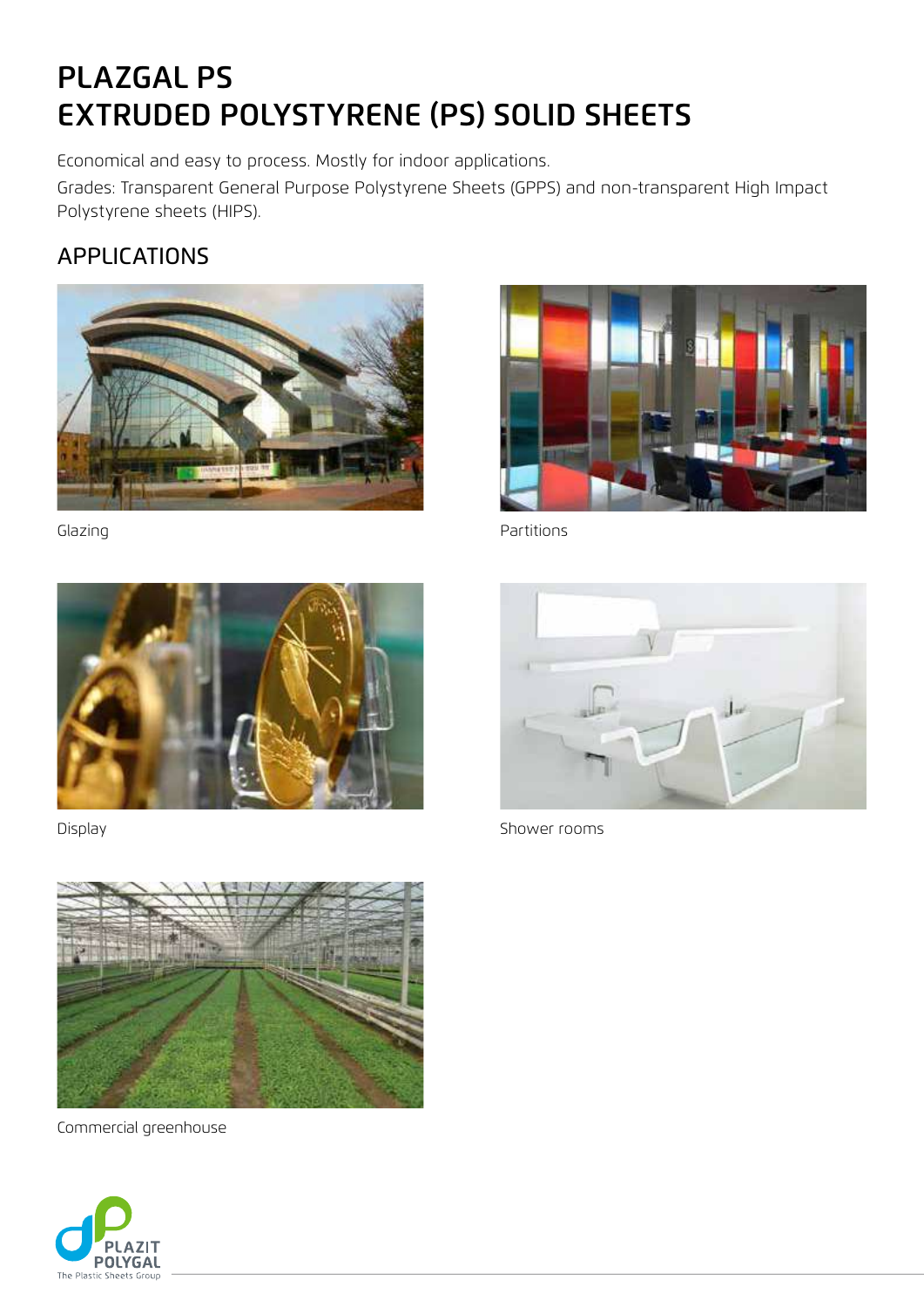| <b>Typical Properties</b>                     | <b>Method</b>   | <b>Units</b>      | Plazcryl (R7000) |
|-----------------------------------------------|-----------------|-------------------|------------------|
| General                                       |                 |                   |                  |
| Density                                       | <b>ISO 1183</b> | $q/cm^3$          | 1.05             |
| Flammability                                  | <b>UL94</b>     |                   | <b>HB</b>        |
| Mechanical                                    |                 |                   |                  |
| Tensile Strength                              | ISO 527-2       | MPa               | 55               |
| Elongation at break                           | ISO 527-2       | %                 | 3                |
| Flexural Strength                             | <b>ISO 178</b>  | MPa               | 80               |
| Flexural Modulus                              | <b>ISO 178</b>  | MPa               | 3300             |
| Rockwell Hardness                             | M scale         |                   | 105              |
| Impact Resistance<br>(Izod notched)           | ISO 180/1A      | kJ/m <sup>2</sup> | 1.5              |
| <b>Optical</b>                                |                 |                   |                  |
| Refractive Index                              | <b>ISO 489</b>  |                   | 1.59             |
| Light Transmission<br>(3mm transparent sheet) | ASTM D1003      | %                 | 90               |
| Thermal                                       |                 |                   |                  |
| Vicat Softening Temp.(50N)                    | <b>ISO 306</b>  | $^{\circ}$ C      | 89               |

Please note that the technical values given in the table are typical values for guidance and they are subjected to certain variability.

#### Main advantages

- Lightweight. Lower density than PC and PMMA (Density 1.05 g/m3)
- Excellent transparency
- High gloss, brilliant clear
- UV stabilized
- Hard and stiff
- High impact grades (HIPS) with good impact strength (but not transparent)
- Fully recyclable
- Economic solution
- REACH and RoHS declarations.